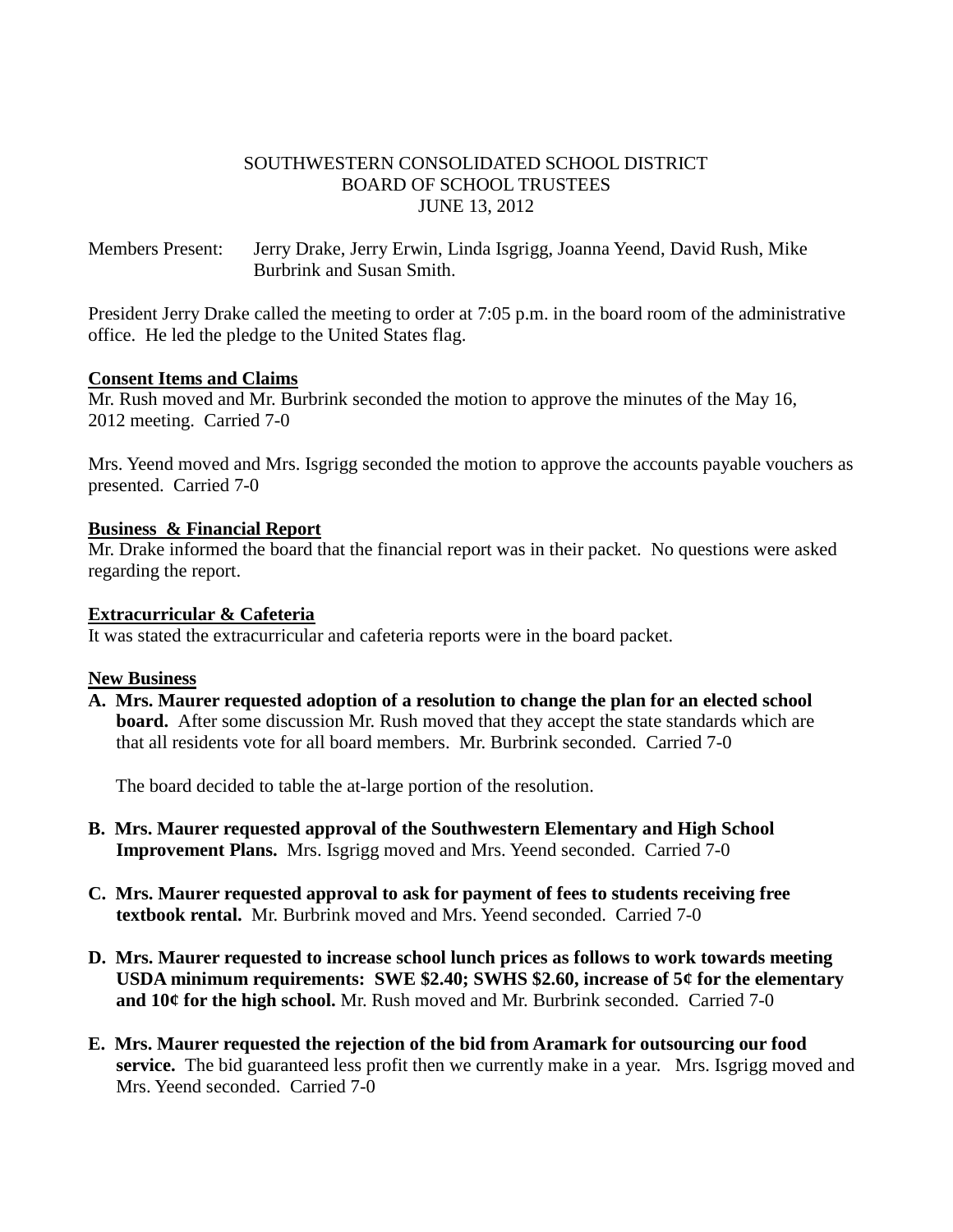- **F. Mrs. Maurer requested approval to accept the following bids: a. Prarie Farms for milk; b. Klosterman's Bakery for bread.** Mrs. Yeend moved and Mr. Rush seconded. Carried 7-0
- **G. Mrs. Maurer requested approval to join the Hospital Purchasing Service (HPS) for cooperative purchasing.** The membership fee is \$750.00 for this year with no obligation to continue after one year. The service claims they can save us \$20,000.00 a year. Mr. Burbrink motioned and Mrs. Isgrigg seconded. Carried 7-0
- **H. Mrs. Maurer requested approval to consolidate two head cook position into one district Food Service Director position.** Mrs. Yeend moved and Mrs. Smith seconded. Carried 7-0
- **I. Mrs. Maurer requested approval for FFA to take the following overnight field trips:** 
	- **a. State Soil Juding practice and contest on October 19 & 20th in Southern Indiana.**
	- **b. National FFA Convention on October 24-27 in Indianapolis.** Mr. Burbrink moved and Mr. Rush seconded. Carried 7-0
- **J. Karen Parmer requested approval to apply for the Title I grant.** Mrs. Yeend moved and Mrs. Smith seconded. Carried 7-0
- **K. Mrs. Maurer requested approval to change property and liabililty insurance company from Indiana Insurance to EMC and workers compensation to RTW.** Mrs. Isgrigg moved and Mr. Burbrink seconded. Carried 7-0
- **L. Mrs. Maurer requested approval to add an additional year to Joe Ralston's contract as SWHS Assistant Principal/Athletic Director.** Mr. Burbrink moved and Mr. Rush seconded. Carried 7-0
- **M. Mrs. Maurer requested approval to add an additional year to Heather Noesges' contract as SWE Principal.** Mrs. Isgrigg moved and Mrs. Smith seconded. Carried 7-0

## **Other**

**Mrs. Maurer asked that we transfer from Tech Purchase Equipment Admin. \$18,000.00 to Tech Equipment Admin. and \$12,000.00 to Tech Software Licenses/Upgrade Admin. This would leave \$2,500.00 in the Tech Purchase Equipment account.** Mrs. Isgrigg moved and Mr. Burbrink seconded. Carried 7-0

**Mr. Burbrink requested that Mrs. Maurer's current contract be extended for one year. He asked that she be allowed to roll one weeks vacation to her next contract.** Mr. Burbrink moved and Mrs. Yeend seconded. Carried 7-0

## **Reports & Presentations**

Mrs. Dellapina gave the records of the elementary sports and mentioned that this year they purchased a new popcorn machine.

Mr. Ralston went through the highlights of the 2011-12 school year. A copy of his report is enclosed with the board meeting information.

Mrs. Noesges reported that attendance at the elementary for 2011-12 was 96.54%. 27 students had perfect attendance for the 2011-12 school year. There were 68 students with all As, 162 with A & Bs. Professional development was held on June 4<sup>th</sup> on, "When Readers Struggle". Mrs. Noesges reported